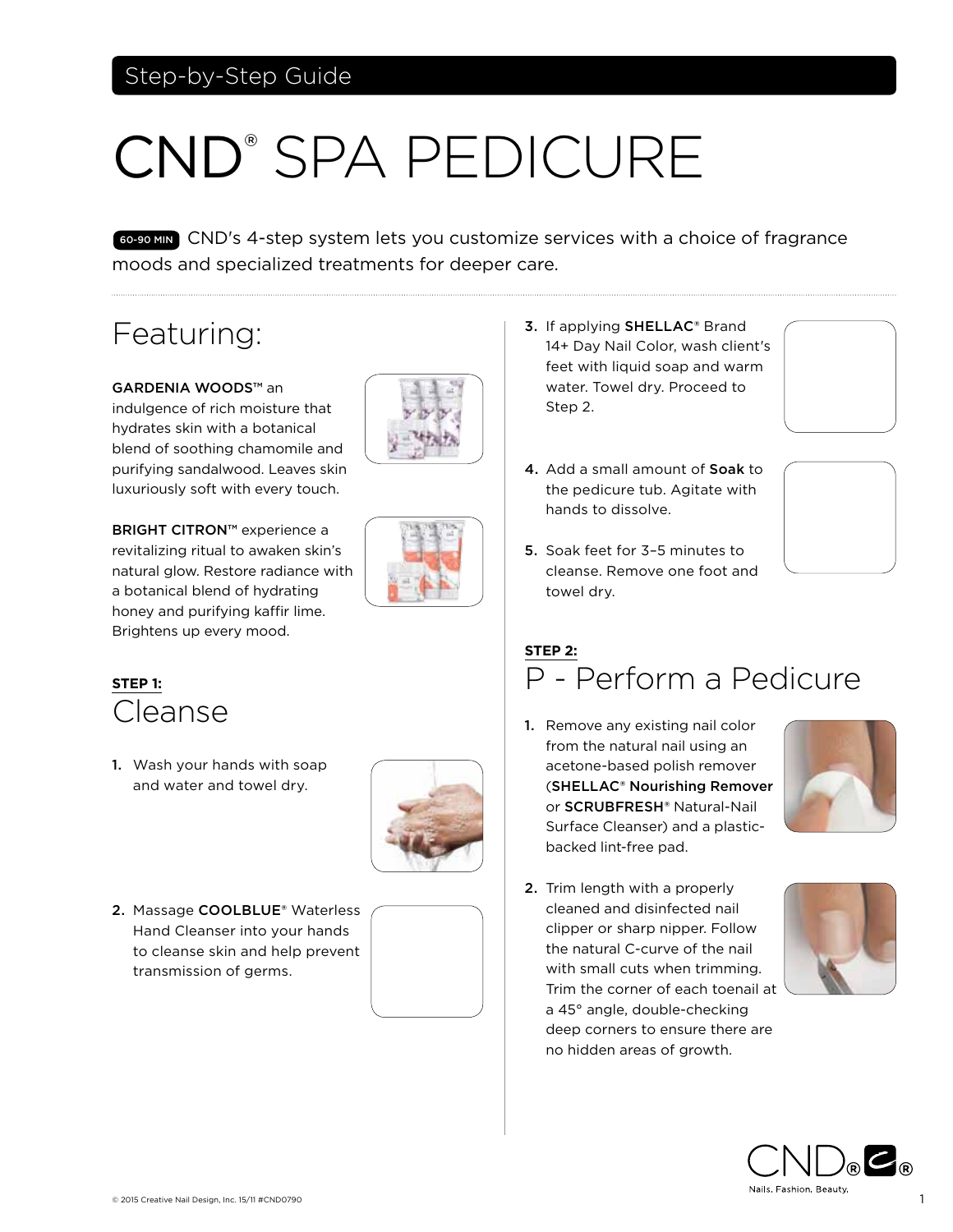3. Refine the shape of the natural nail with the 240-grit side of a Kanga™ File or Koala Buffer™. File the extension edge of toenails parallel to the end of the toe. Gently round the corners to help prevent ingrown toenails.





- 4. Apply a small amount of CuticleAway™ Cuticle Remover evenly around the cuticle of each nail. (To prevent product contamination, do not touch soft tissue with the product applicator. It is also important not to "rub" cuticle remover in with the finger; this can lead to over-exposure for the Nail Professional.)
- 5. *Gently* slide a cuticle pusher or orangewood stick along the nail plate toward the cuticle area and along the lateral fold to lift and loosen any non-living tissue from the nail plate. Remove any excess CuticleAway™ from the nail. Use a curette to remove non-living tissue up to the eponychium and lateral folds.





- 6. Scrub nails thoroughly with soap and a damp brush, then rinse with warm water to remove the cuticle remover and soap; towel dry.
- 7. Use a manicure nipper to carefully remove any loosened, non-living tissue, as well as any loose pieces of skin or hangnails. Use a gentle touch during cuticle removal to protect the seals. Never cut living tissue as it can lead to infection.



8. Repeat color removal, length reduction, filing and cuticle removal on the other foot.

# **STEP 3:** Apply SHELLAC<sup>®</sup> Brand 14+ Day Nail Color (optional)

1. For a comprehensive tutorial of SHELLAC® Brand 14+ Day Nail Color application techniques see the SHELLAC® Brand Application & Removal Step-By-Step.



# **STEP 4:**  Exfoliate

#### **Effleurage**

1. To slough away dead skin cells and gently polish the skin, massage a scoop of Scrub onto the top of one foot and leg up to the knee, using effleurage.



a. Hold the client's ankle with one hand and perform long effleurage strokes with opposite hand up the front of the calf and down the back of the leg, applying even pressure. Allow working hand



to finish at ankle. Alternate hands and repeat for a total of three times.

# Targeted Friction

- 2. Use targeted friction to concentrate on areas of extreme dryness, rough spots or calluses on the foot.
	- a. Create small circular movements with fingertips, traveling up the foot and leg to the knee. Open hands and glide down the foot and leg to the toes. Repeat this step three times.



2 © 2015 Creative Nail Design, Inc. 15/11 #CND0790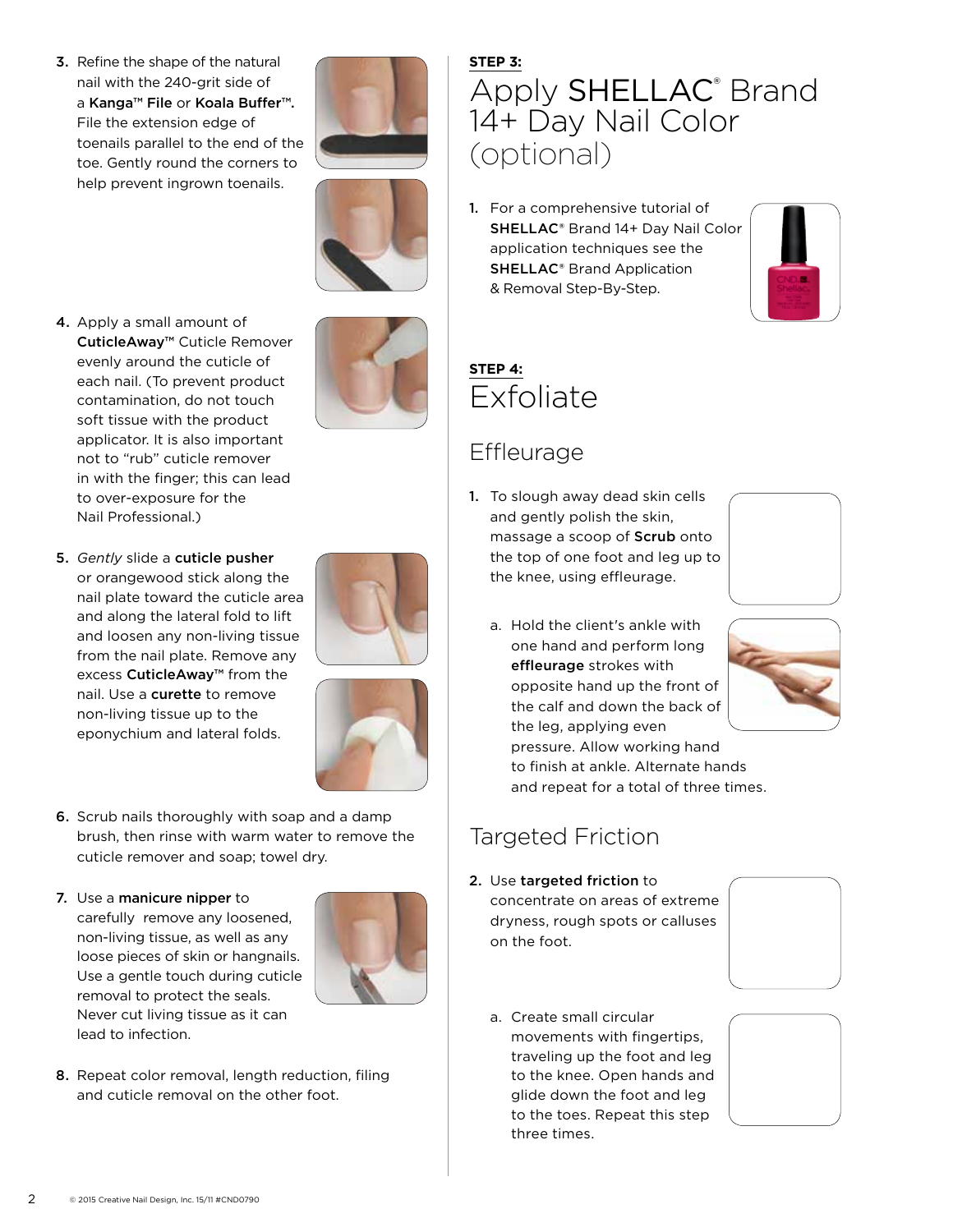b. Place foot into the foot bath. Rinse off any excess Scrub. Dry with a clean towel and wrap to keep warm. Repeat exfoliation on other foot and leg.



#### Intense Callus Treatment (optional)

3. Carefully apply CUCUMBER HEEL THERAPY<sup>™</sup> Callus Smoother to calluses on the foot with a plastic-backed , lint-free pad or spatula. Rinse fingers after applying. (It is important not to "rub" the product in with the fingers; this can lead to over-exposure for the Nail Professional.)



- 4. Wrap the foot in a clean towel and allow to sit for 5 minutes.
- 
- 5. Unwrap the foot and exfoliate callused areas of the foot with a Foot File in circular motions to reduce and smooth calluses.



6. Rinse and towel dry the foot. Wrap to keep warm and repeat on opposite foot.

#### **STEP 5:** Condition & Moisturize

1. Apply a small amount of CUTICLE ERASER® A.H.A. Cuticle Treatment onto the eponychium and thoroughly rub into skin.



2. Without removing the CUTICLE ERASER®, apply a drop of SOLAROIL® Nail and Cuticle Conditioner to the base of the nail plate and surrounding tissue. Massage thoroughly into nails and skin. Leave on nails through next step.



3. Spread a thin, even layer of Masque onto the foot and ankle using a disinfected facial applicator brush to coat evenly.



4. Wrap foot in a warm, clean towel and repeat on the other foot.



- **5.** After five minutes, **compress** the foot and ankle six times to start the removal process. Immerse towel-covered feet back into the foot bath for about 30 seconds, knead the foot to soften the mask and use towel to gently remove the remaining mask.
- 6. Remove feet from tub and towel dry. Wrap both feet in a clean warm towel.

## **STEP 6:** Hydrate & Massage

# Energetic Effleurage (Lomilomi)

- 1. Ease stress and tension with Energetic Effleurage (Lomilomi).
	- a. Warm enough Lotion between your palms to thoroughly massage the feet and legs up to the knee.



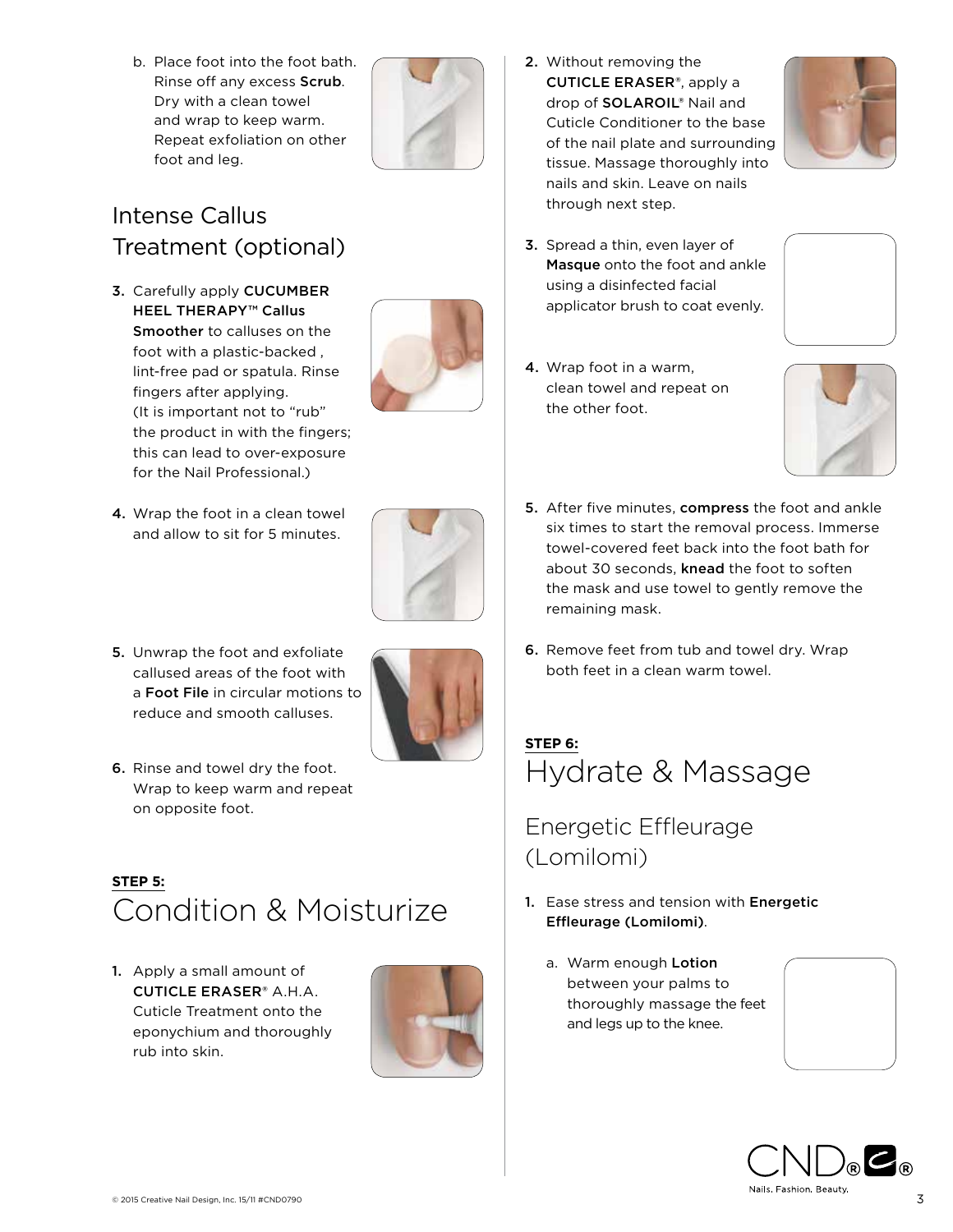b. Hold the client's ankle with one hand and perform long energetic effleurage strokes with opposite hand up the front of the calf and down the back of the leg, applying



even pressure. Allow working hand to finish at ankle. Alternate hands and repeat for a total of three times.

#### Energy Lines

- 2. Massage the Six Energy Lines along the front and back of the leg. to identify areas of fatigue. For a stimulating massage move more quickly along the lines. For a relaxing massage, move slowly along the lines. TOP OF FOOT/LEG ENERGY LINES
	- a. Hold the ankle to support the client's leg. Place thumb at the base of the big toe and press up, along the energy line, one inch at a time to the knee. Repeat this technique on the remaining energy lines of the middle toe and pinky toe.



b. Repeat the steps on the back of the leg. Place fingers and follow the line of the big toe starting at the top of the inside ankle. Press up, along the energy line, one inch at a time to the knee. Repeat this technique on the remaining energy lines of the middle toe and pinky toe.



- 3. Open and spread the client's foot using deep friction movements to stimulate circulation.
	- a. Place thumbs on ball of the client's foot and fingers on the metatarsal area. Grasp the foot and work the thumbs outwards using deep friction movements, aiming to open and spread the metatarsal bones.



6) PINKY

BIG TOE (4

 $DLE$   $(5)$ 

## Energy Points

- 4. Massage Energy Points on the bottom of the foot to target stress and tension. Place thumb on points and work the pressure from point to point gently pressing each to relieve stress and tension. Move more quickly at each point for a more stimulating massage. Move more slowly at each point for a relaxing massage.
	- a. Press and lift, one inch at a time, along the outside of client's arch from top of heel to base of big toe (corresponds to spine).
	- b. Press pad of the foot beneath the big toe (corresponds to neck).
	- c. Press the tip of the big toe, followed by all toe tips (corresponds to head).
	- d. Press the outside of the foot, under the pinkie (corresponds to shoulder).









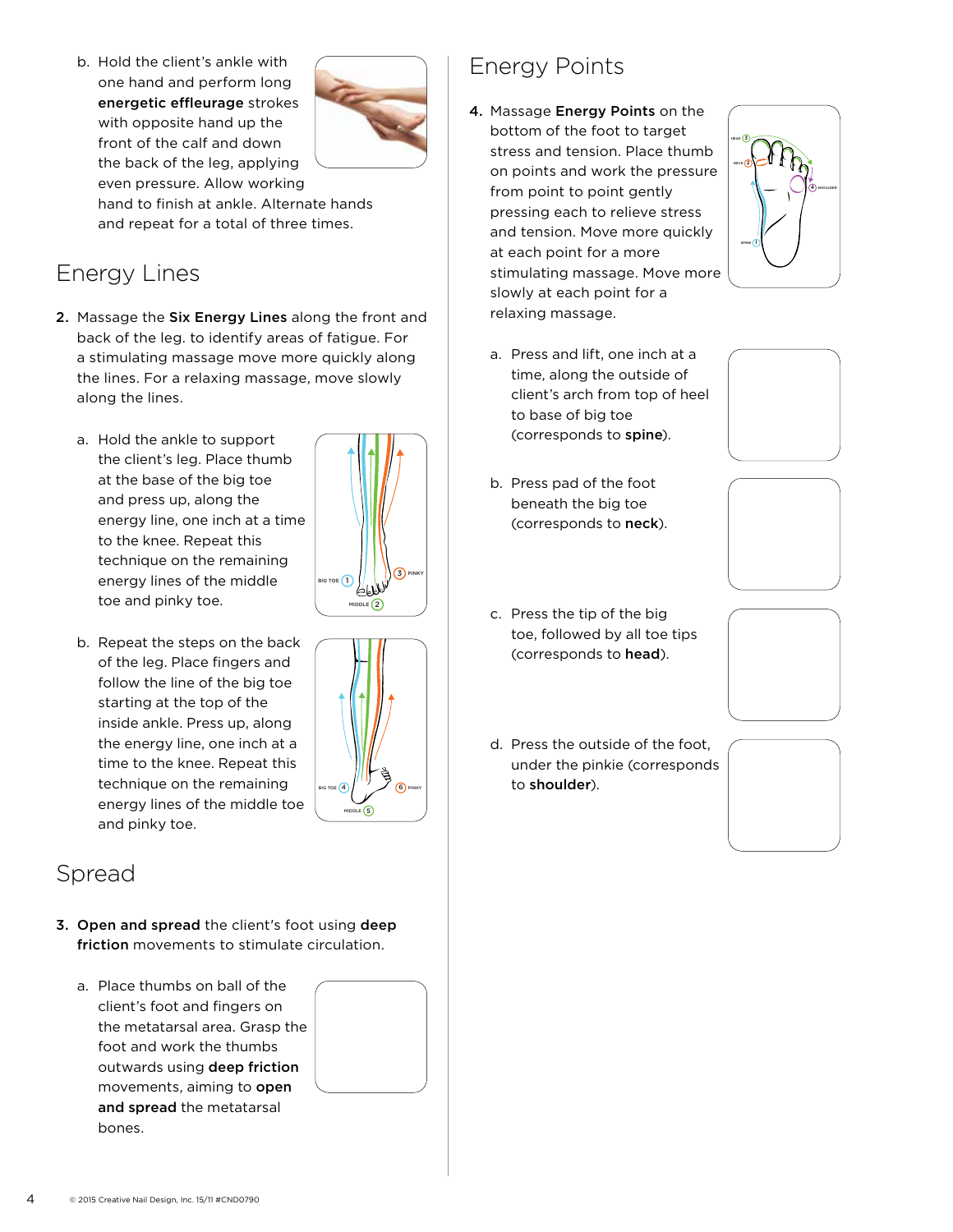#### Stretch & Rotation

- 5. Stretch and rotate the foot and leg to alleviate tension.
	- a. Cup one hand under the heel, behind the ankle, to brace the foot and leg. Grasp the ball of the foot with the other hand and gently stretch towards the client and away. Repeat three times.



b. Rotate the foot slowly at the ankle three times in each direction.



## Moisturizing Treatment For Dry, Cracked Heels (optional)

#### **Petrissage**

- 1. Stimulate the skin and underlying tissue with knuckling/kneading petrissage movements.
	- a. Apply a small amount of CUCUMBER HEEL THERAPY™ Intensive Treatment to the bottom of foot.



- b. Hold the top of the foot with one hand to support. Use the knuckles of the other hand to knead the entire bottom of the foot.
- c. Form a fist and use slow circular petrissage movements to work the entire arch and heel. Repeat this step three times.





# Energetic Effleurage (Lomilomi) & Cupping

- 6. Finalize the massage with energetic effleurage (Lomilomi) strokes and cupping.
	- a. Hold the client's ankle with one hand and perform long energetic effleurage strokes with opposite hand up the front of the calf and down the back of the leg, applying even pressure. Allow working hand to finish at ankle. Alternate hands and repeat for a total of three times.





c. Wipe away any excess Lotion with a clean towel and wrap client's foot to keep it warm. Repeat massage on the other foot.



#### Transverse Friction

- 2. Work the bottom of the foot using transverse friction to stimulate circulation and work the underlying soft tissue.
	- a. Starting at the heel apply pressure with thumbs using transverse friction movements, in a criss-cross pattern gradually working up towards the ball of the foot.



b. Apply firm slow pressure, with thumbs, down the center of the foot from the ball to the heel. Repeat steps a & b three times.